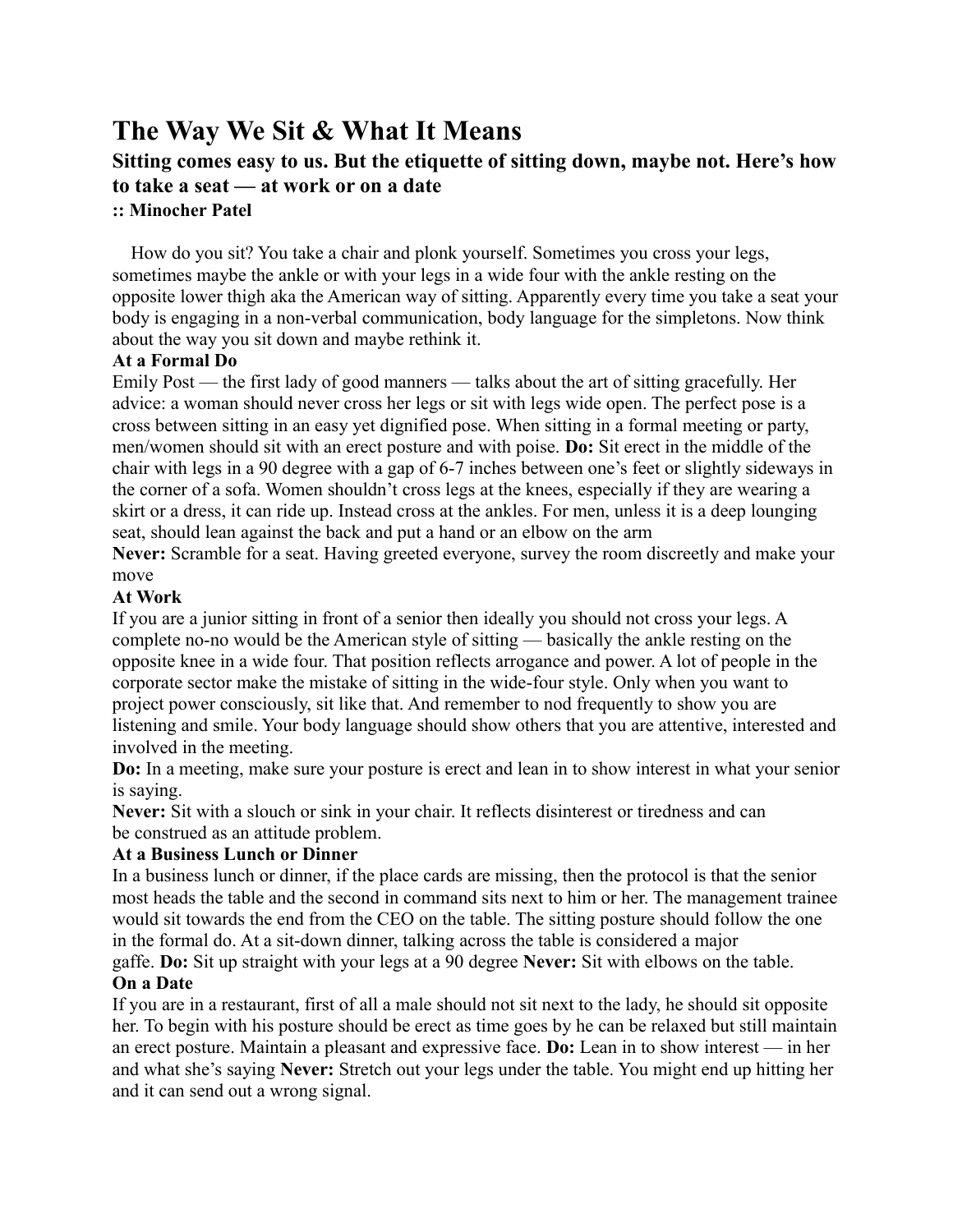

**You Sit: With legs crossed, foot kicking slightly It means: Boredom**



**You Sit: With legs slightly apart, not wide open It means: Openness, relaxed attitude**



**You Sit: With legs wide open It means: Arrogance, combative, sexual posturing**



**You Sit: With hands clasped behind head, legs crossed It means: Confidence, superiority**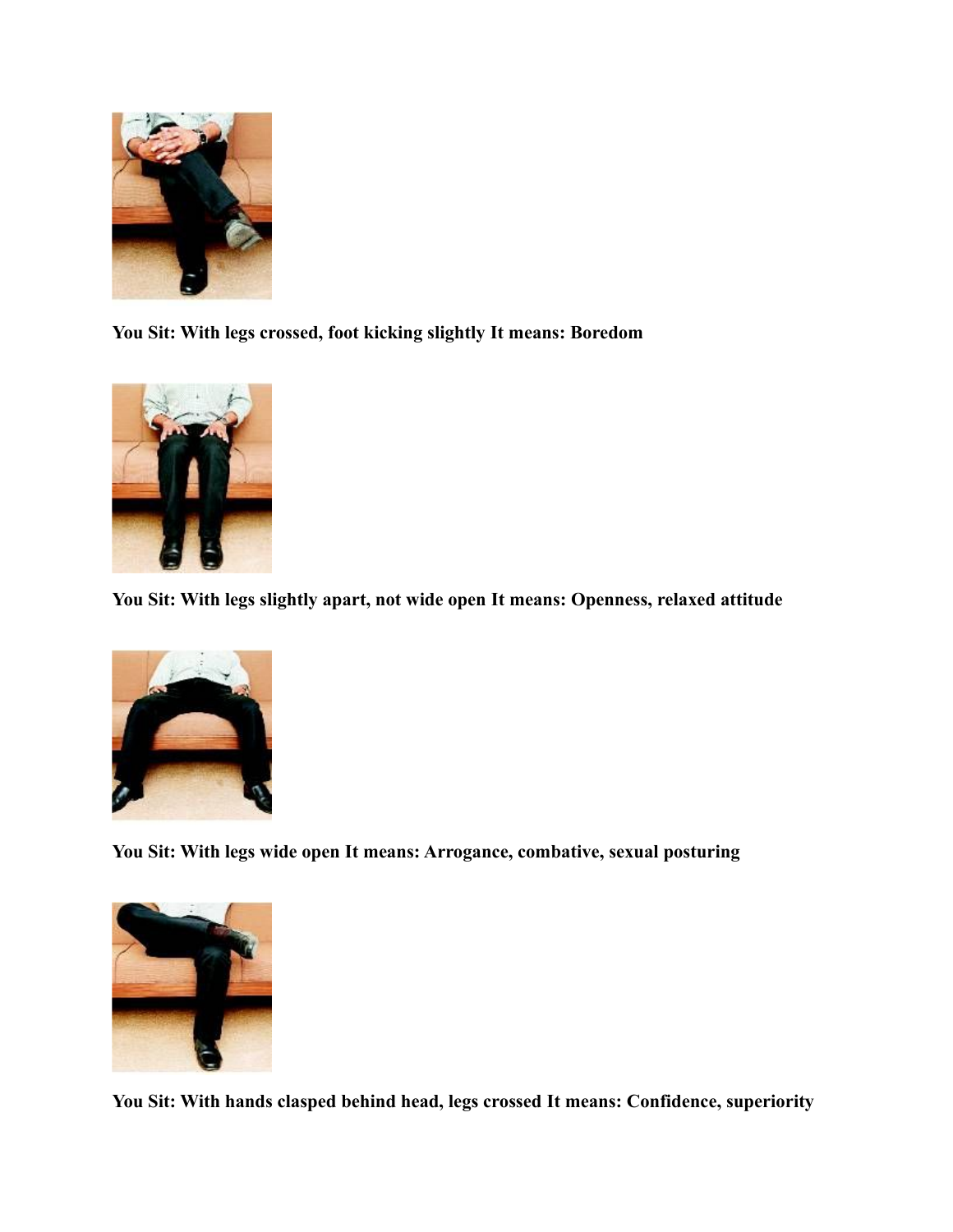

**You Sit: With legs apart but thighs joined at the knee It means: Nervousness**



**You Sit: With parallel legs together (for women**) **It means: You are propah, a finishing school grad**



**You Sit: With locked ankles with knees apart It means: Apprehension, defensiveness**